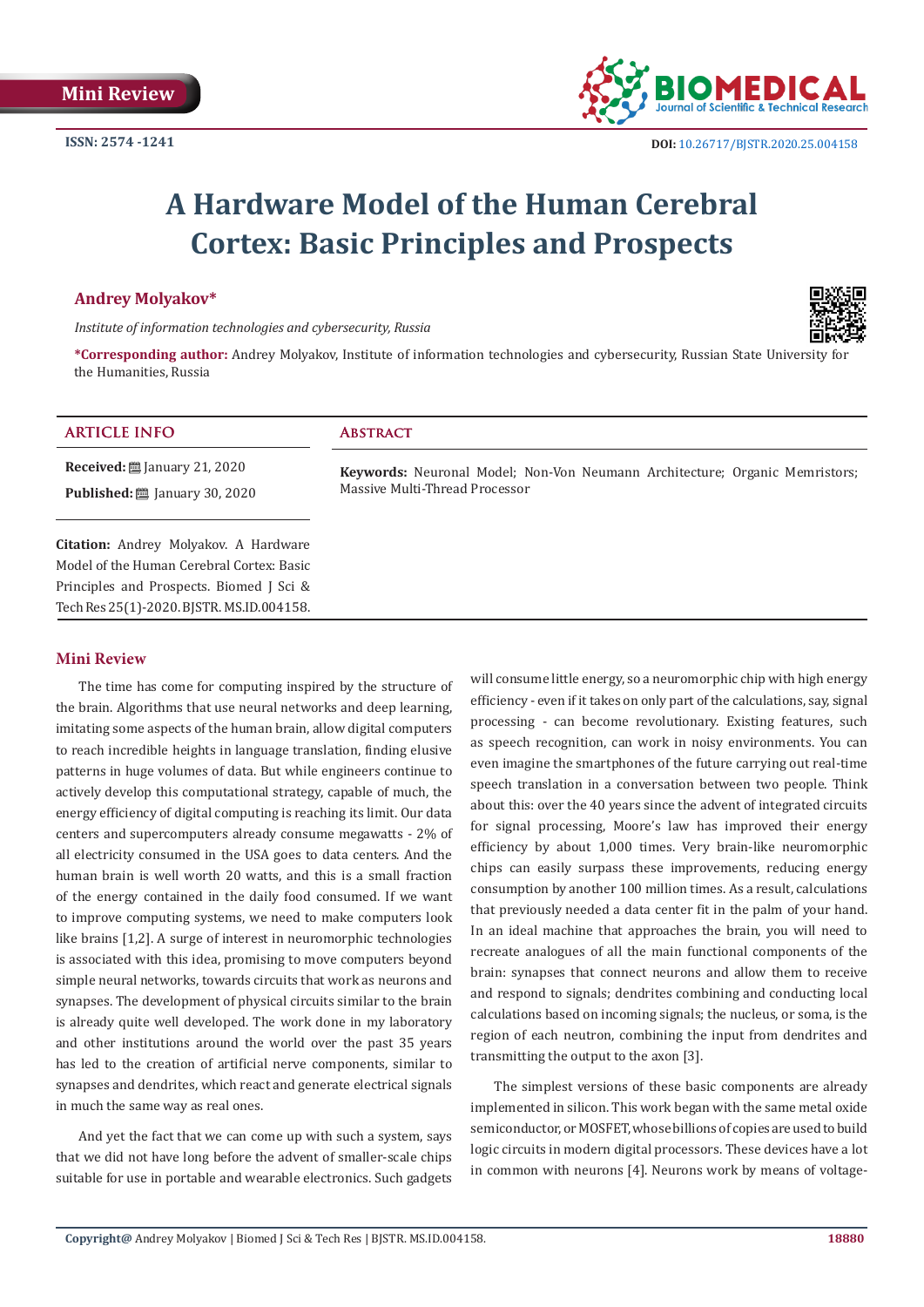controlled barriers, and their electrical and chemical activity depends mainly on the channels in which ions move between the inner and outer spaces of the cell. This is a smooth, analog process in which there is a constant accumulation or reduction of the signal, instead of simple on / off operations. MOSFETs are also voltage controlled and operate by the movements of individual charge units. And when the MOSFETs operate in the "subthreshold" mode, without reaching the voltage threshold, switching the on and off modes, the amount of current flowing through the device is very small - less than one thousandth of the current that can be found in typical switches or digital gates.

# **New Principles of Developing Synthetic Neuronal Network**

The idea that the physics of subthreshold transistors can be used to create brain-like circuits was expressed by Carver Mead from Caltech, who contributed to the revolution in the field of superlarge integrated circuits in the 1970s. Mil pointed out that chip designers did not use many interesting aspects of their behavior, using transistors exclusively for digital logic. This process, as he wrote in 1990, is similar to the fact that "all the beautiful physics that exist in transistors are crushed to zeros and ones, and then the AND and OR gates are painfully built on this basis to reinvent the multiplication." A more "physical" or physics-based computer could do more calculations per unit of energy than a conventional digital one. Mead predicted that such a computer would take up less space. In subsequent years, engineers of neuromorphic systems created all the basic blocks of the brain from silicon with high biological accuracy.

Dendrites, axon, and neuron soma can be made from standard transistors and other elements. For example, in 2005, Ethan Farquhar and I created a neural circuit from a set of six MOSFETs and a bunch of capacitors. Our model emitted electrically impulses, very similar to those that emit catfish neuron squid - a longstanding object of experiments. Moreover, our scheme achieved such indicators with current and energy consumption levels close to those existing in the squid brain. If we wanted to use analog circuits to model the equations derived by neuroscientists to describe this behavior, we would have to use 10 times more transistors. Performing such calculations on a digital computer would require even more space. Synapses and catfish: a floating-gate transistor capable of storing various amounts of charge can be used to create a coordinate array of artificial synapses (bottom left). Electronic versions of other components of a neuron, such as a catfish, can be made from standard transistors and other components [5].

Synapses are a little harder to emulate. A device behaving like a synapse should be able to remember what state it is in, respond in a certain way to the incoming signal, and adapt its responses over time. There are several potential approaches to creating synapses. The most developed of them is a Single-Transistor Learning Synapse (STLS) synapse, which my colleagues in Kaltech and I worked on

in the 1990s, when I was a graduate student at Mead. We first introduced STLS in 1994, and it has become an important tool for engineers creating modern analog circuits - for example, physical neural networks. In neural networks, each node in the network has a weight associated with it, and these weights determine how data from different nodes is combined. STLS was the first device capable of containing a set of different weights and reprogramming on the fly. In addition, the device is non-volatile, that is, it remembers its state, even when not in use - this circumstance significantly reduces the need for energy.

STLS is a type of floating gate transistor, a device used to create cells in flash memory. In a conventional MOSFET, the gate controls the current passing through the channel. The floating gate transistor has a second gate, between the electric gate and the channel. This shutter is not directly connected to earth or any other component. Thanks to this electrical insulation, reinforced with high-quality silicon insulators, the charge is stored in a floating gate for a long time. This shutter is able to take a different amount of charge, and therefore can give an electrical response at many levels - and this is necessary to create an artificial synapse that can vary its response to the stimulus. My colleagues and I used STLS to demonstrate the first coordinate network, a computational model that is popular with nanodevice researchers. In a two-dimensional array, devices are located at the intersection of input lines going from top to bottom and output lines going from left to right. Such a configuration is useful in that it allows you to program the connecting force of each "synapse" separately, without interfering with other elements of the array.

Thanks, in particular to the recent DARPA program called Synapse, in the field of engineering neuromorphing there has been a surge in research on artificial synapses created from nanodevices such as memristors, resistive memory and phase-state memory, as well as floating-gate devices. But these new artificial synapses will be hard to improve based on arrays with a floating shutter twenty years ago. Memristors and other types of new memory are difficult to program. The architecture of some of them is such that it is quite difficult to access a specific device in a coordinate array. Others require a dedicated transistor for programming, which significantly increases their size. Since the memory with a floating shutter can be programmed for a wide range of values, it is easier to adjust to compensate for production deviations from device to device compared to other nanodevices. Several research groups that studied neuromorphic devices tried to incorporate nanodevices into their designs and as a result began to use devices with a floating shutter. And how do we combine all these brainlike components? In the human brain, neurons and synapses are intertwined. Developers of neuromorphic chips must also choose an integrated approach with the placement of all components on one chip. But in many laboratories, you will not find this: to make it easier to work with research projects, separate base units are in different places.